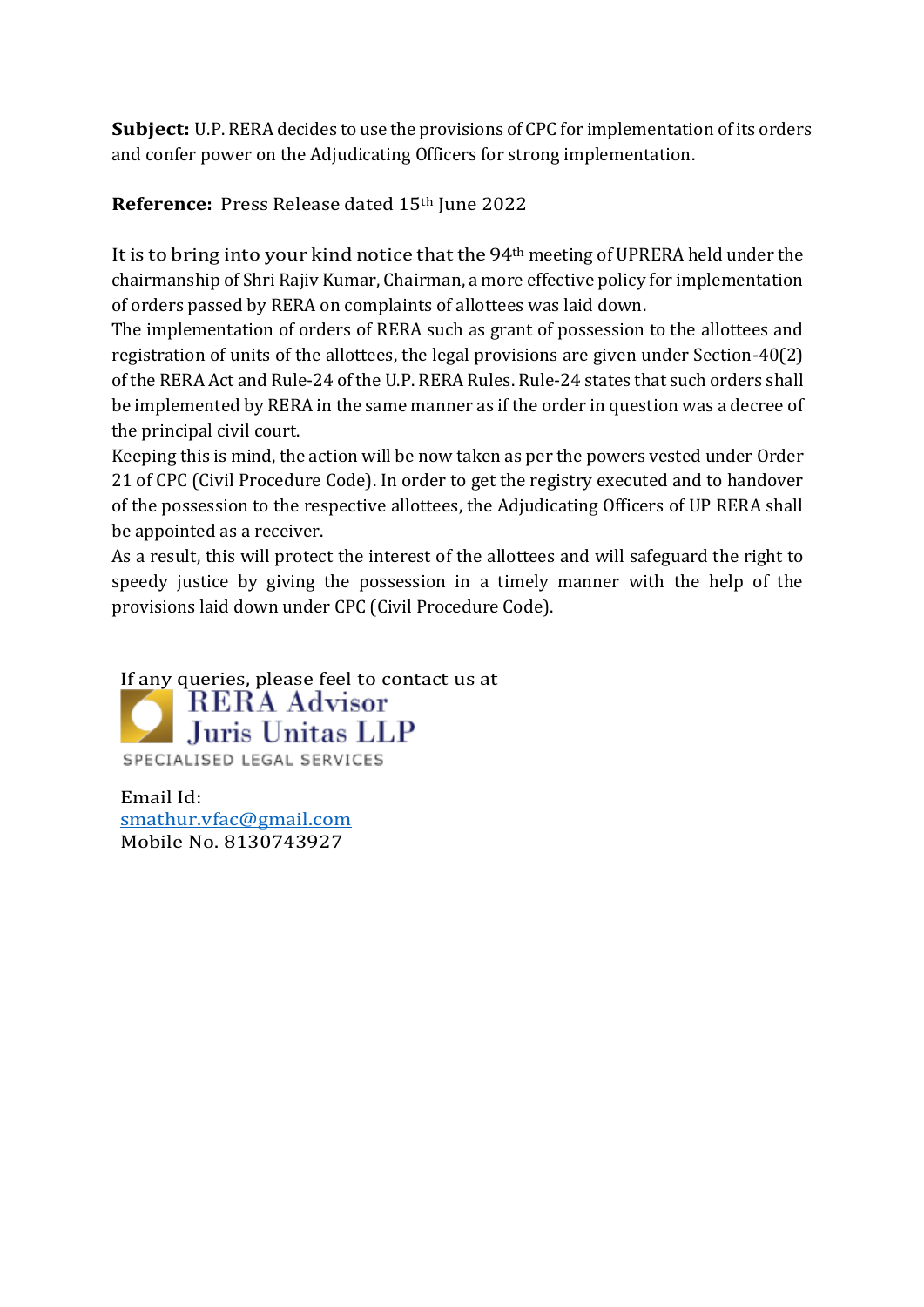

## Uttar Pradesh Real Estate Regulatory Authority

Press Release 15th June 2022

## \*U.P. RERA decides to use the provisions of CPC for implementation of its orders and confer power on the Adjudicating Officers for strong implementation\*

Gautam Budh Nagar/ Lucknow: U.P. RERA held its 94th meeting under the chairmanship of Shri Rajiv Kumar, Chairman, RERA. In the meeting, a more effective policy for implementation of orders passed by RERA on complaints of allottees was laid down.

Section-40(1) of RERA Act and Rule-23 of U.P. RERA provides provisions for recovery of the amount due from the promoter to the allottees like arrears of land revenue. The recovery of the amount received by the allottees under the orders of U.P. RERA is being collected through the concerned District Magistrates like; arrears of land revenue and till now in 1790 cases Rs. 282 crore has been recovered and transferred to the accounts of the complainant/allottees. In addition to this, settlements worth Rs. 475 crores have been made in many complaints.

In relation to the implementation of other orders of RERA such as grant of possession to the allottees and registration of units of the allottees, the legal provisions are given under Section-40(2) of the RERA Act and Rule-24 of the U.P. RERA Rules. Rule-24 states that such orders shall be implemented by RERA in the same manner as if the order in question was a decree of the principal civil court. Against 5586 applications received for implementation of orders, almost 3000 orders have been implemented by RERA so far, which is about 54 percent against requests received for order implementation.

On receipt of the application for implementation of the order from the complainant, RERA is directed to submit the compliance report of the order within 15 days by sending a notice to the promoter and the concerned Bench in case of non-compliance of the order by the promoter despite RERA's notice. After listening to both parties, the process of implementation is being taken.

Normally, after completion of the project, possession is being given to the complainants/ buyers as per the orders of RERA. However, in some cases the Authority has noticed that even after getting the "Occupancy Certificate", allottees are facing difficulty in getting the possession. Therefore, the following decision was taken by U.P. RERA to make the system of implementation of such orders more robust and effective:

1. Action will be taken by RERA in such cases under the powers vested in Order 21 of CPC (Civil Procedure Code).

2. To implement the orders of the possession and registry by RERA, suitable actions will be taken to get the property in question attached, appointment of receiver and get the registry executed through receiver and handover of possession.